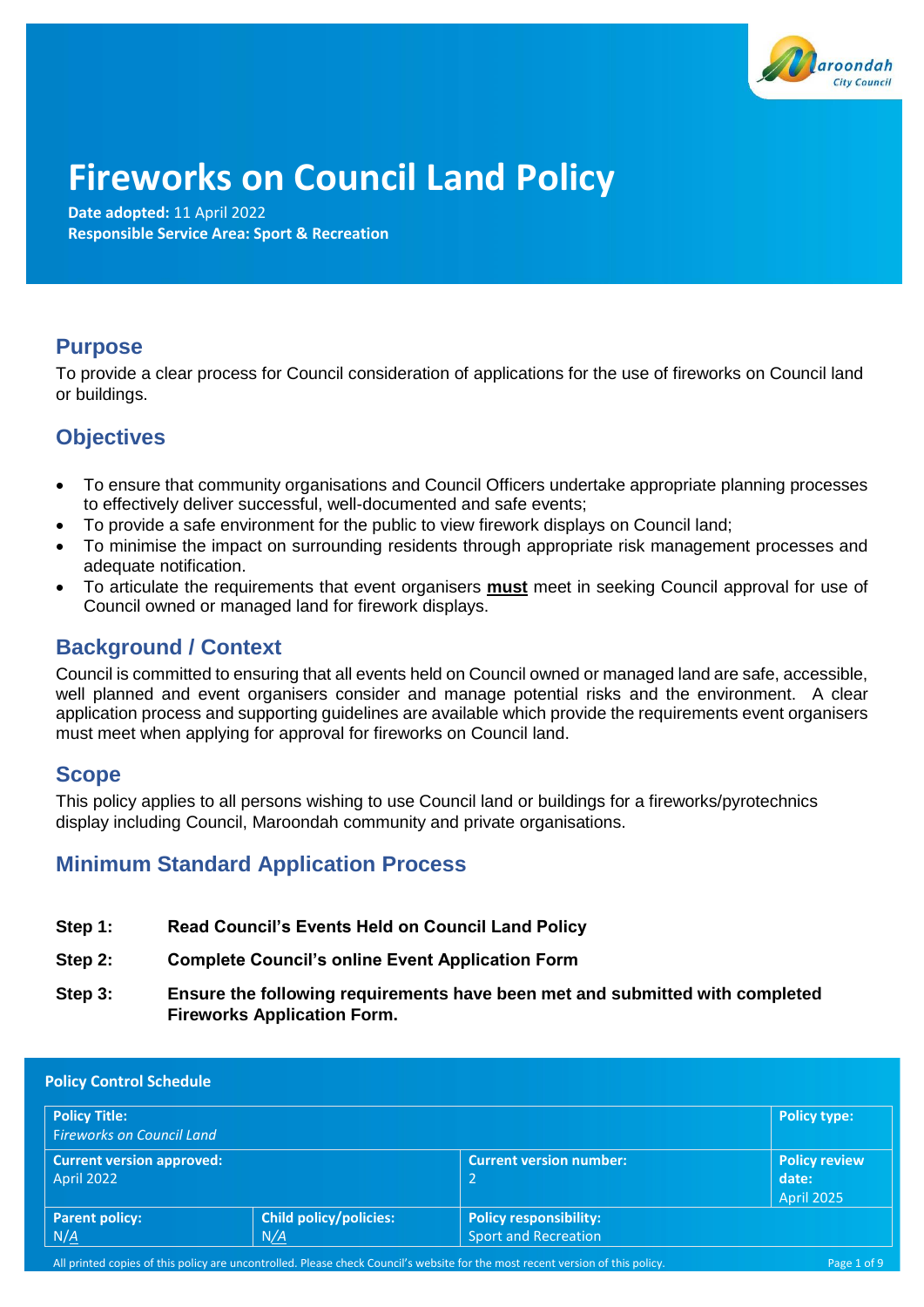

- The applicant is in receipt of a "Notification of Intention to Display Fireworks" permit issued by Worksafe Victoria;
- The event or firework launch site is held on Council land or building;
- The display concludes by 10.15pm;
- That notification of the event is provided to surrounding residents and owners (minimum 500m radius) a minimum of 14 days prior to the event;
- The provision of evidence that the event organiser and pyrotechnician have public liability insurance for a minimum of \$20 million and have Council listed as an interested party;
- The provision of the pyrotechnicians license details;
- The applicant must comply with the Australian standard for explosives, storage, transport and use part 3. Pyrotechnics, shopgoods, fireworks AS 2187.3-1999 and in particular the pyrotechnic content and composition (ie heavy metal content);
- The applicant must also provide the data sheets to Council of fireworks used in display;
- Relevant additional information (determined by Council) is submitted upon request;
- Council land is left in a clean and tidy state after firework display;
- Displays are not permitted on Total Fire Ban days.

#### **Step 4: Documentation of event.**

For each event a separate application for fireworks on Council land must be submitted.

All employees, contractors and volunteers are responsible and accountable for keeping accurate and complete records of their activities related to fireworks. Records created, received and maintained by organisations and individuals in conducting firework displays must be kept as evidence of such activities.

#### **Step 5: OH&S and Risk Management**

The event manager along with the fireworks contractor have an obligation to ensure that all potential risks associated with their event are identified and managed. A detailed risk assessment using the Firework Risk Assessment Template and the establishment of appropriate risk management procedures are to be completed prior to the commencement of the event.

Council must be notified within 24 hours of the conclusion of the event, in writing, of any incidents that occurred during the event.

## **Relationship to the Maroondah 2040 Community Vision**

The Policy aligns with the **Maroondah 2040** visioning document **Key Direction - A Vibrant and Culturally Rich Community.**

3.2 Provide a diverse range of engaging entertainment spaces, events and activities

## **Policy position**

Council is committed to ensuring that all events held on Council owned or managed land are safe, accessible, well planned and consider and manage potential impacts. A clear application process and supporting guidelines are available which provide the requirements event organisers must meet when applying for firework approval on Council land. Any unauthorised use of fireworks/pyrotechnics will be referred to the Victoria Police for legal prosecution.

## **Policy implementation**

The Policy Framework comprises 4 aligning documents which guide event organisers through the application process for fireworks on Council owned or managed land.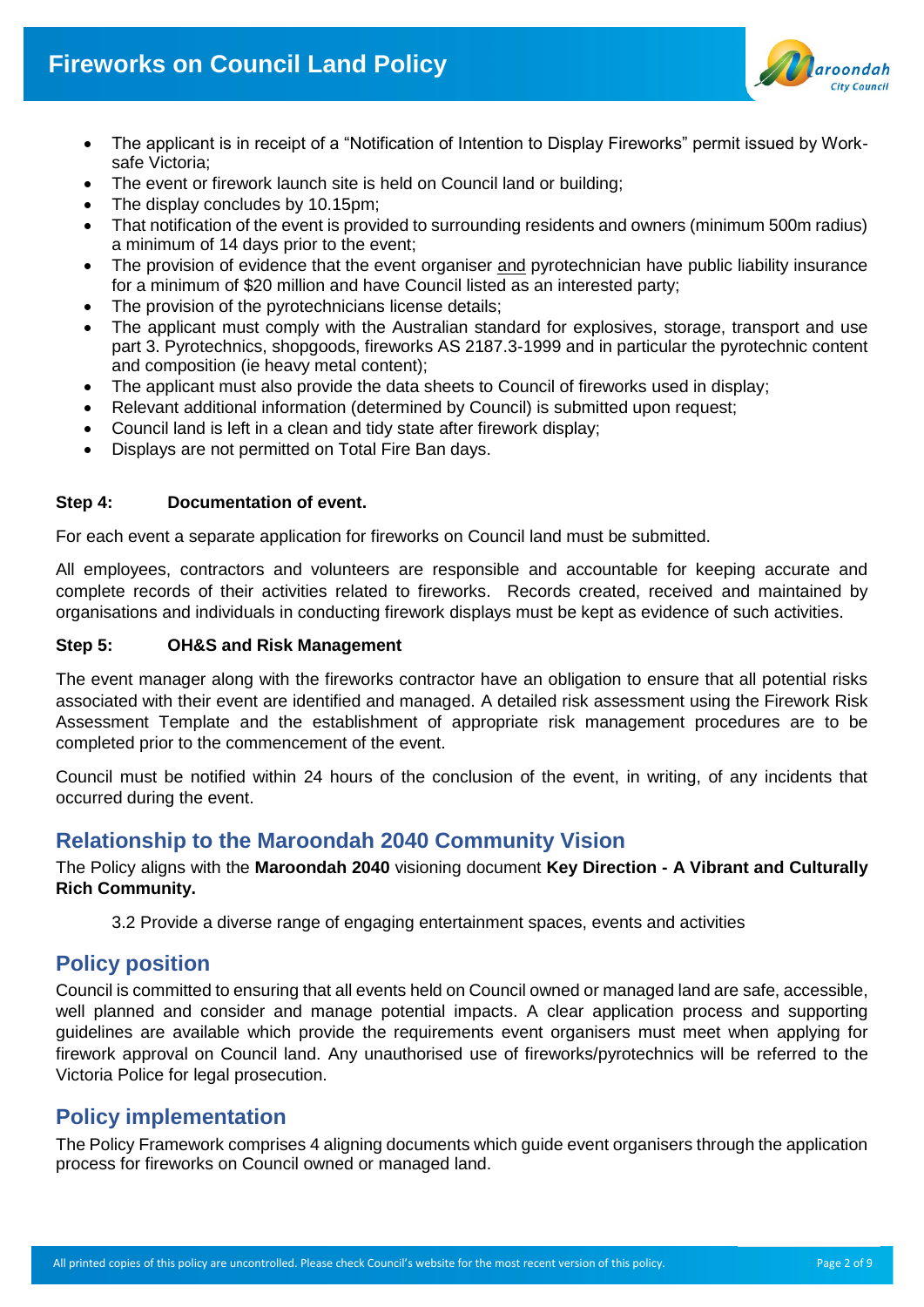

#### **Events Held on Council Land Policy**

An overarching policy document that articulates Council's aims in relation to approving events on Council owned or managed land.

#### **Events Planning and Procedure Handbook**

A detailed resource providing information on how to thoroughly consider the intended audience, site requirements, logistics and potential impacts of a community event.

#### **Fireworks application process**

An application form requesting all related information and required steps. Without completion of all required steps a fireworks on Council land approval cannot be issued.

#### **Agreement Letter & Schedule of Conditions**

Outlines to the applicant the specific information, permits and supporting documentation required for approved use of Council owned or managed land for the requested event.

### **Roles and Responsibilities**

The approval process for approving fireworks on Council land may involve multiple departments. The key service areas are as follows:

**Sport & Recreation -** responsible for receiving and processing applications for use of open space for firework displays.

**Sportsfields -** responsible for approving the suitability of the site for the proposed activity and any sitespecific stipulations.

**Assets & Facility Management -** responsible for approving the suitability of the site for the proposed activity and any site-specific stipulations.

## **Related legislation**

Dangerous Goods Act 1985 Dangerous Goods (Explosives) Regulations 2011 Australian Standard AS 2187.4 Explosives - Storage and Use, Part 4: Pyrotechnics - Outdoor Displays Australian Explosives Code (AEC) Occupational Health & Safety Act 2004

### **Related policies, strategies, procedures and guidelines**

The *Fireworks on Council Land Policy* sits within Sport and Recreations broader Community Facilities Planning Framework aligning with the Community Facilities Hire Policy.

The policy also relates to the Council's **Open Space Strategy 2016 – Connecting People and Spaces.** Related Key actions include:

#### **Policy Position 13 - Open space management**

7. Review open space capacity to host specific events, including mapping available infrastructure (car parking, amenities, utilities, etc.) to ensure spread of adequately resourced parks for Council and public events.

8. Develop equitable and transparent processes for responding to and administering requests for commercial and non-commercial organised activities within open space.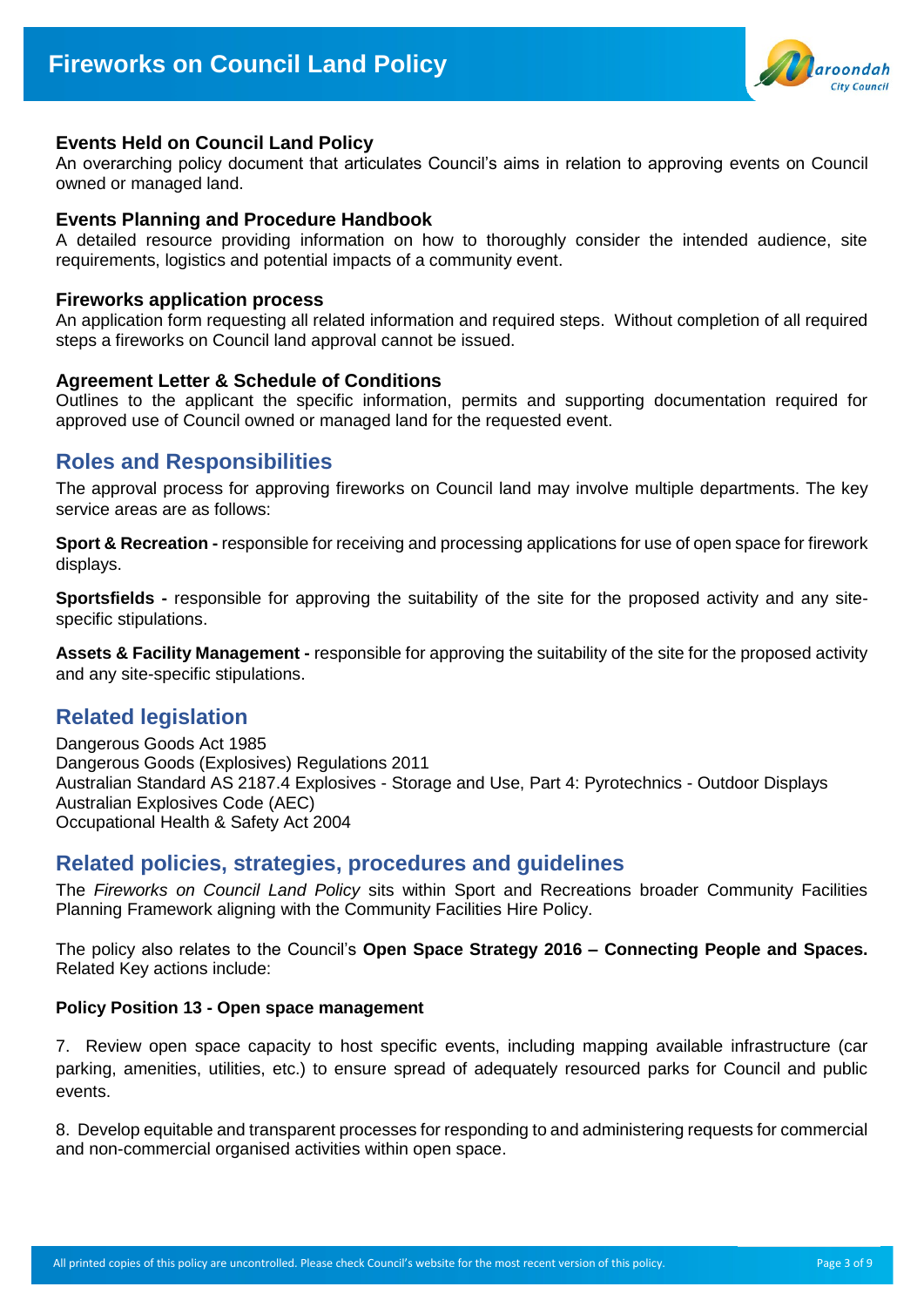

## **Definitions**

**Fireworks/Pyrotechnics: -** A device containing gunpowder and other combustible chemicals which causes spectacular effects and explosions when ignited.

**Event:** - Any planned activity or function that requires specific planning where people congregate for a unique purpose. The purpose may include but not limited to community, cultural and environmental gatherings, commercial activities, celebrations and some sporting events such as a fun run or major football/ cricket final.

**Council Land: -** Council land may include but not limited to buildings, sporting reserves, open space, Crown Land, roads and car parks that are owned or managed and maintained by Maroondah City Council.

**Event Organiser/Co-ordinator: -** The individual or organisation that is responsible for planning, implementing and managing all aspects of the event.

## **Supporting documents**

Application Form - Fireworks Application Form Events Held on Council Land Policy 2021 Event Planning and Procedure Handbook 2021 Maroondah Parks and Reserves Event Matrix Firework Risk Assessment Template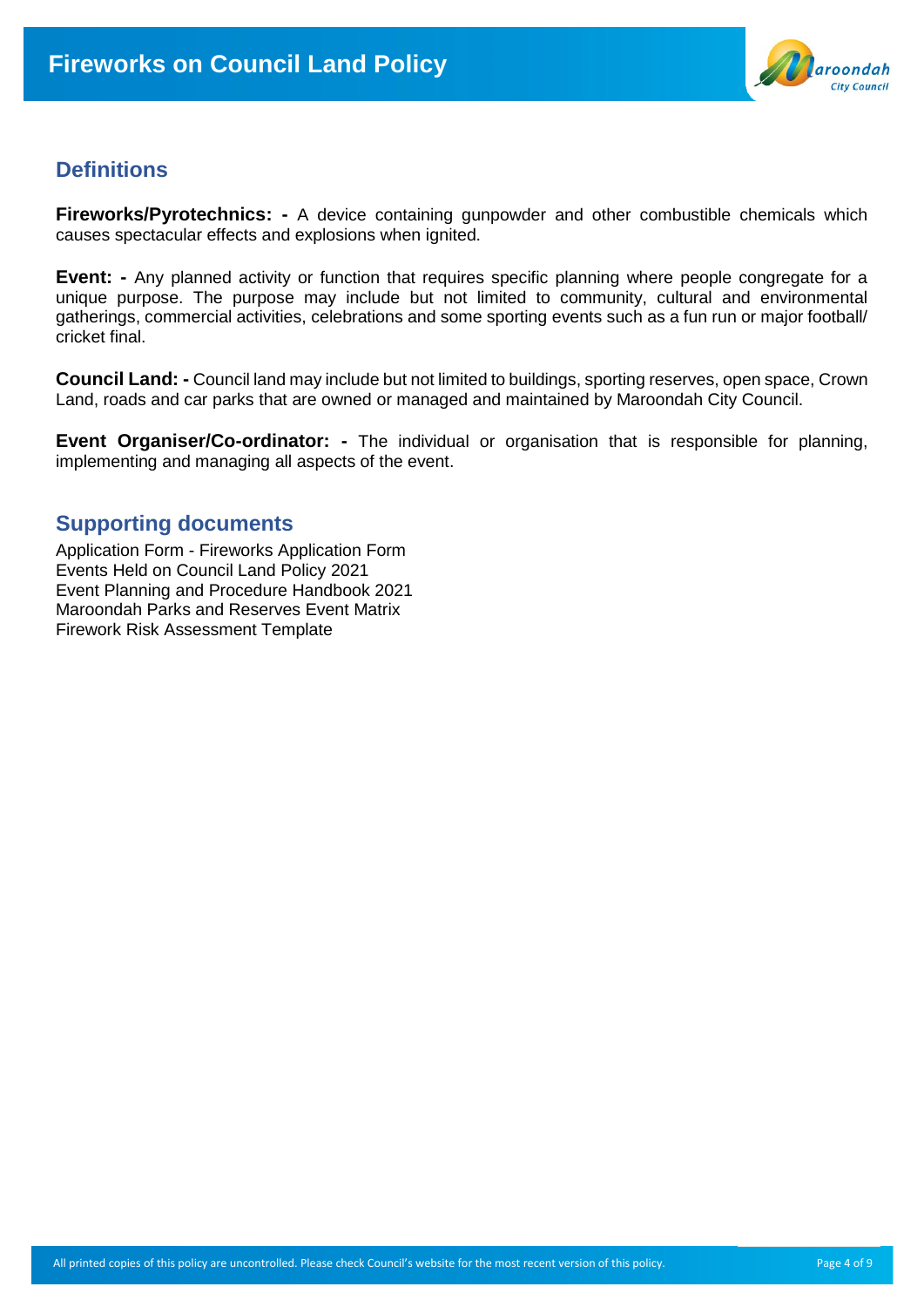



# Fireworks Application

| <b>Event</b>                                          |                                            |  |  |  |
|-------------------------------------------------------|--------------------------------------------|--|--|--|
| Name of event:                                        | Date of event:                             |  |  |  |
| <b>Community Event</b><br>Category (circle):          | <b>Private Event</b><br><b>Major Event</b> |  |  |  |
|                                                       |                                            |  |  |  |
| <b>Event Organiser (Applicant) Details</b>            |                                            |  |  |  |
| <b>First Name:</b>                                    | Last name:                                 |  |  |  |
| Postal Address:                                       | Post code:                                 |  |  |  |
|                                                       |                                            |  |  |  |
| Home phone:                                           | Work phone:                                |  |  |  |
|                                                       |                                            |  |  |  |
| Mobile:                                               | <b>Email Address:</b>                      |  |  |  |
|                                                       |                                            |  |  |  |
|                                                       |                                            |  |  |  |
| <b>Event Organisation/Community Group details</b>     |                                            |  |  |  |
| Name of organisation:                                 |                                            |  |  |  |
| Postal address:                                       | Post code:                                 |  |  |  |
| <b>Contact Number:</b>                                | <b>Alternate Contact Number:</b>           |  |  |  |
| Email address:                                        | Website:                                   |  |  |  |
|                                                       |                                            |  |  |  |
|                                                       |                                            |  |  |  |
| <b>Event Details</b>                                  |                                            |  |  |  |
| Have you logged your event via                        |                                            |  |  |  |
| Maroondah City Council's online event<br>application? | $\square$ Yes<br>$\square$ No*             |  |  |  |
|                                                       |                                            |  |  |  |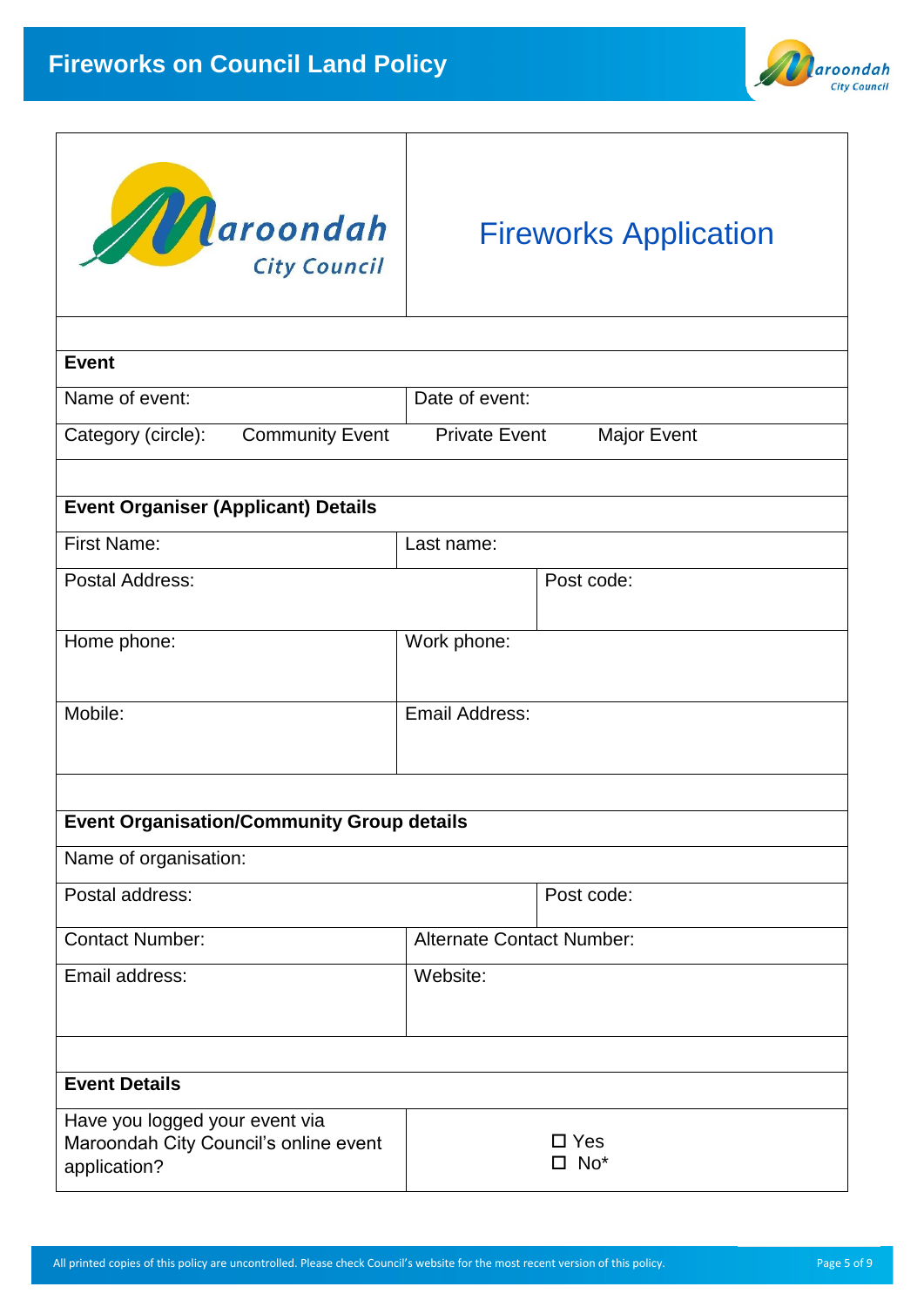

| *If no, please complete Maroondah City Council's online event application prior to submitting<br>a fireworks application at Running an event on Council Land Application |                            |                               |            |  |  |  |
|--------------------------------------------------------------------------------------------------------------------------------------------------------------------------|----------------------------|-------------------------------|------------|--|--|--|
| Have you spoken with Maroondah's<br><b>Community Events Officer regarding</b><br>your event?                                                                             |                            | $\square$ Yes<br>$\square$ No |            |  |  |  |
|                                                                                                                                                                          |                            |                               |            |  |  |  |
| <b>Pyrotechnics Company Details</b>                                                                                                                                      |                            |                               |            |  |  |  |
| Name of Pyrotechnics Company:                                                                                                                                            |                            | <b>Contact Person:</b>        |            |  |  |  |
| <b>Business/Postal Address:</b>                                                                                                                                          |                            |                               | Post code: |  |  |  |
| Contact phone number:                                                                                                                                                    |                            | Mobile number:                |            |  |  |  |
| Licensee acknowledges they are<br>operating in accordance with<br>provisions set by Dangerous<br><b>Goods (Explosives) Regulations</b><br>2011                           | $\Box$ Yes<br>$\square$ No |                               |            |  |  |  |
| Pyrotechnicians License No. (on<br>event day):                                                                                                                           |                            |                               |            |  |  |  |
|                                                                                                                                                                          |                            |                               |            |  |  |  |
| <b>Fireworks Display Details</b>                                                                                                                                         |                            |                               |            |  |  |  |
| Provide a detailed Safe Work Method Statement for the discharge of your fireworks.                                                                                       |                            |                               |            |  |  |  |
| Provide a detailed Risk Assessment for the discharge of your fireworks.                                                                                                  |                            |                               |            |  |  |  |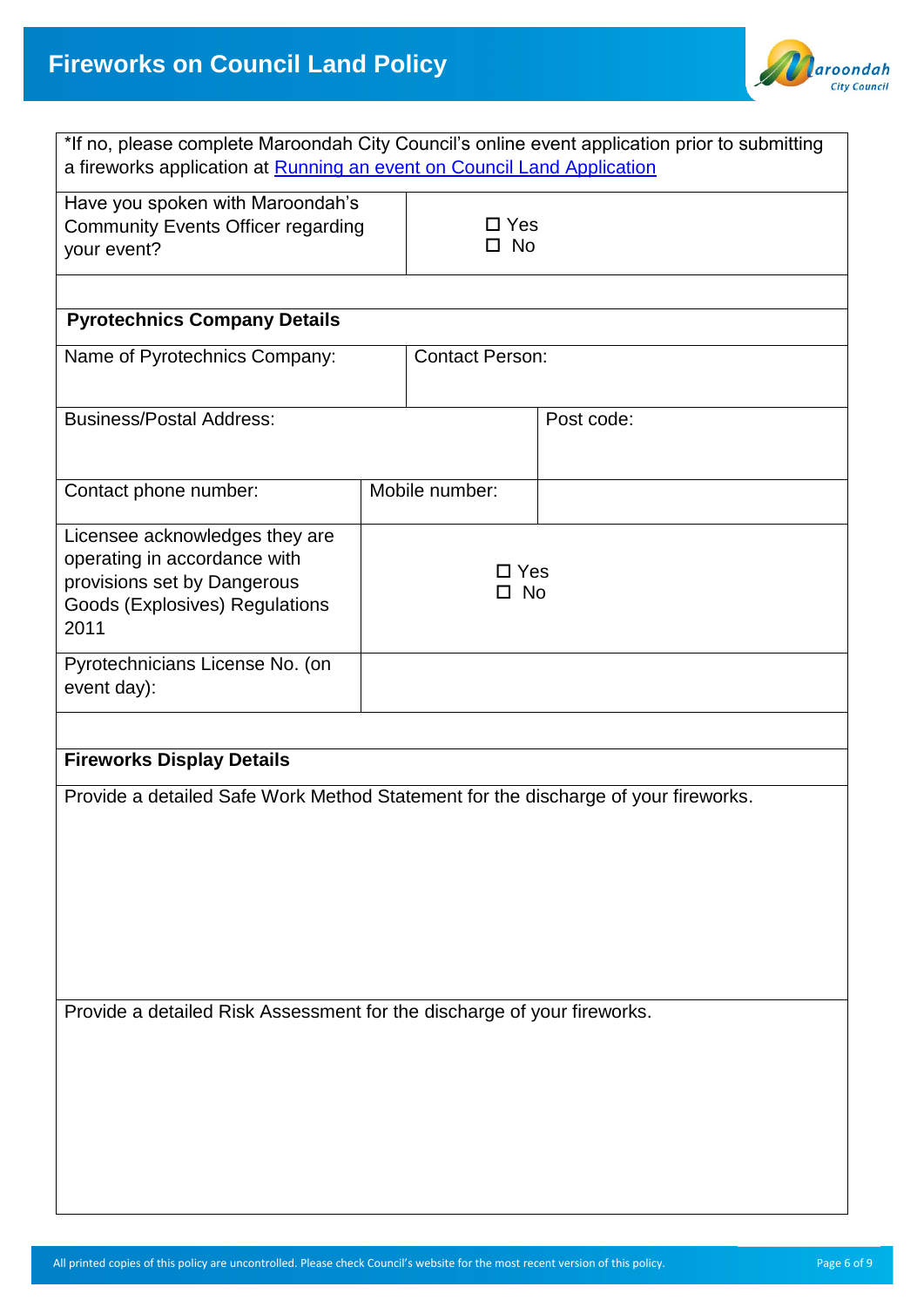

| How would your plans change to accommodate adverse weather conditions and/or total fire |  |  |
|-----------------------------------------------------------------------------------------|--|--|
| ban?                                                                                    |  |  |
|                                                                                         |  |  |
|                                                                                         |  |  |
|                                                                                         |  |  |
|                                                                                         |  |  |
|                                                                                         |  |  |
| Please outline timeline of events leading up to and following our event.                |  |  |
| Bump in: ____: ___ AM/PM                                                                |  |  |
| Exclusion time (area closed): ___: ___ AM/PM                                            |  |  |
| finish ___: ____ AM/PM<br>Fireworks display time: start ___:__ AM/PM                    |  |  |
| Clean up complete: ___: __AM/PM                                                         |  |  |
| Area reopen: ___:___AM/PM                                                               |  |  |
| Site return: ___:___AM/PM                                                               |  |  |
|                                                                                         |  |  |
| <b>Notifications</b>                                                                    |  |  |
| Provide details/map of area to be letter dropped 14 days prior to event.                |  |  |
|                                                                                         |  |  |
|                                                                                         |  |  |
|                                                                                         |  |  |
|                                                                                         |  |  |
|                                                                                         |  |  |
|                                                                                         |  |  |
| Name of person/group undertaking the letter drop to surrounding businesses and houses.  |  |  |
|                                                                                         |  |  |
| Date of letter drop:                                                                    |  |  |
| Date of Public Notice:<br>Name of publication:                                          |  |  |
| Other forms of notification.                                                            |  |  |
|                                                                                         |  |  |
|                                                                                         |  |  |
|                                                                                         |  |  |
|                                                                                         |  |  |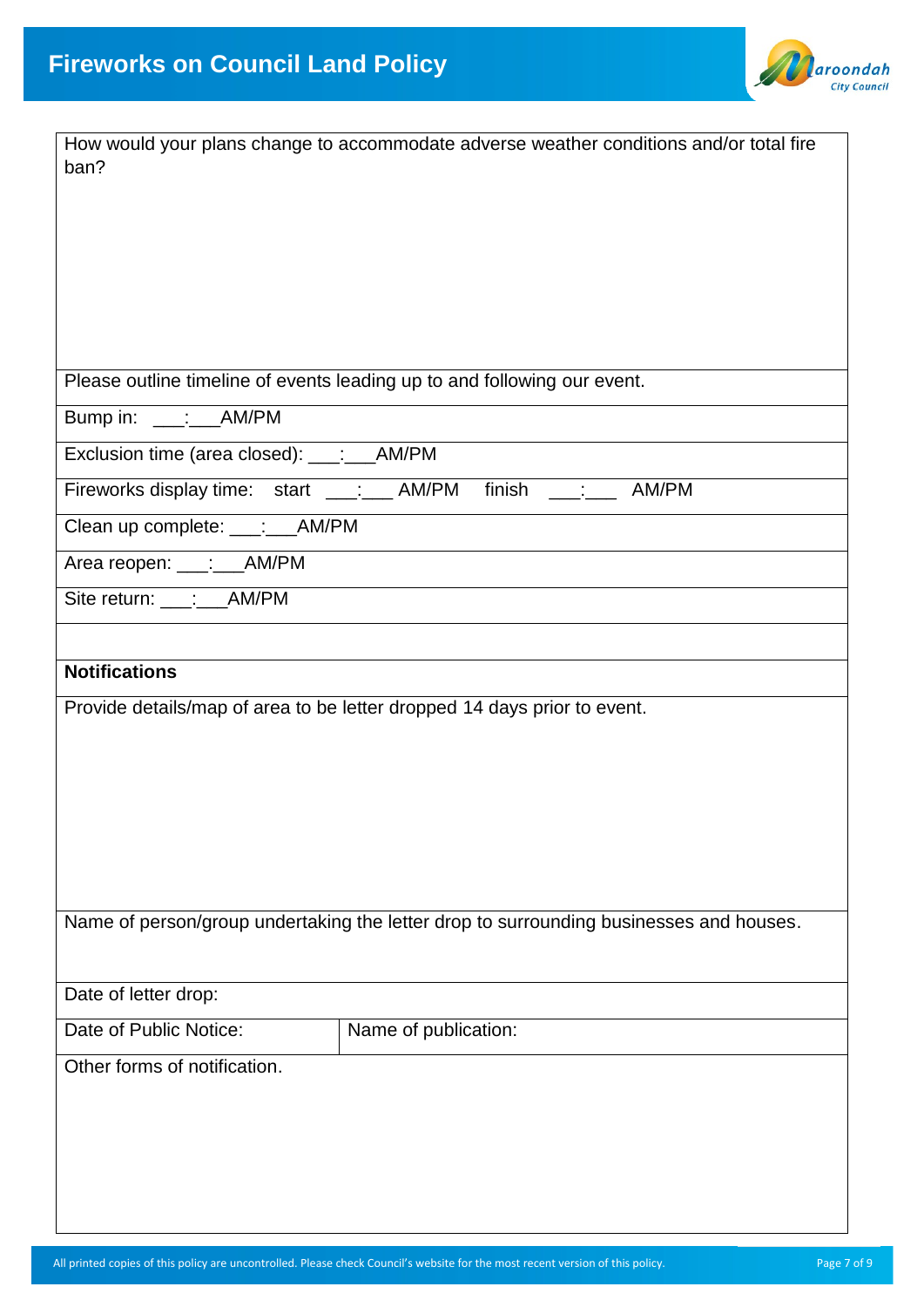

| In support of this application I have attached the following                                                                                                                                        |                               |  |  |  |
|-----------------------------------------------------------------------------------------------------------------------------------------------------------------------------------------------------|-------------------------------|--|--|--|
| Event organiser's public liability insurance<br>(certificate of currency for a minimum<br>\$20million)                                                                                              | $\square$ Yes<br>$\square$ No |  |  |  |
| <b>Pyrotechnics Public Liability Insurance</b><br>(certificate of currency) valid for the period of<br>the event noting interests of the Maroondah<br>City Council as a party (minimum \$20million) | $\square$ Yes<br>$\square$ No |  |  |  |
| Pyrotechnics risk assessment                                                                                                                                                                        | $\square$ Yes<br>$\square$ No |  |  |  |
| Fireworks Display Site plan (including<br>exclusion zone and ignition points):                                                                                                                      |                               |  |  |  |
| - Exclusion zones                                                                                                                                                                                   | $\Box$ Yes<br>$\square$ No    |  |  |  |
| - Ignition points<br>- Access to exits                                                                                                                                                              |                               |  |  |  |
| - Emergency control                                                                                                                                                                                 |                               |  |  |  |
| - Public viewing area and their exits                                                                                                                                                               |                               |  |  |  |
| - Surrounding property                                                                                                                                                                              |                               |  |  |  |
|                                                                                                                                                                                                     |                               |  |  |  |
| WorkSafe notification sent to Council, local Fire<br>Brigade, local Police Station and Civil Aviation<br>where required                                                                             | □ Yes<br>No<br>ΙI             |  |  |  |
| Notification of intent to discharge fireworks or<br>special effects display form (WorkSafe)                                                                                                         | $\square$ Yes<br>$\square$ No |  |  |  |
| Copy of notification/letterbox drop to local<br>residents (500m radius)                                                                                                                             | $\square$ Yes<br>$\square$ No |  |  |  |
| Copy of map showing letter drop area                                                                                                                                                                | $\Box$ Yes<br>$\square$ No    |  |  |  |
| I acknowledge that the area must be left in a<br>clean and tidy state after the firework display or<br>a clean-up fee may be charged                                                                | $\Box$ Yes<br>$\square$ No    |  |  |  |
|                                                                                                                                                                                                     |                               |  |  |  |